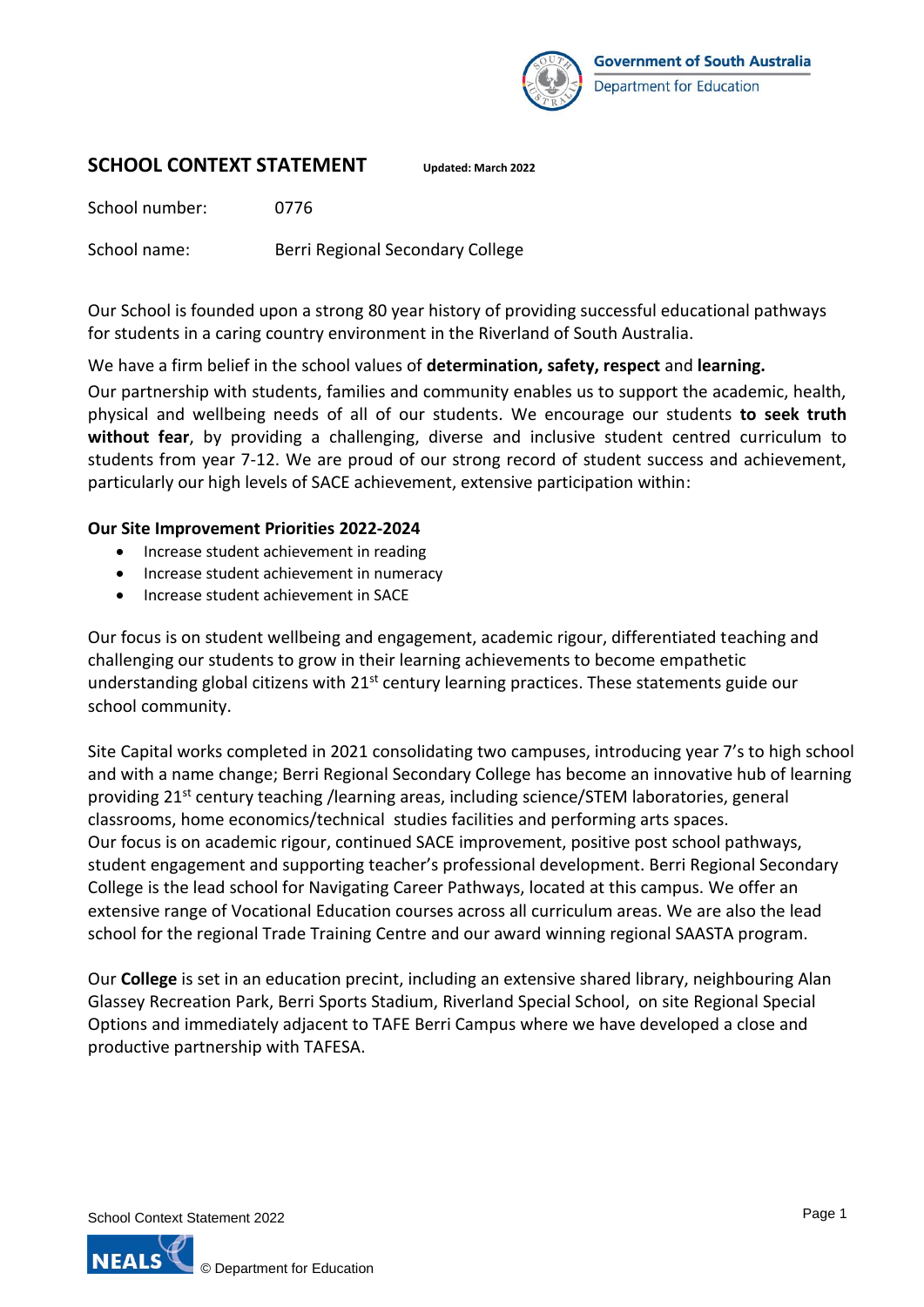## **1. General information**

- School Principal: Mrs Emily Griggs
- Deputy Principal: Mr Clinton Ridgway
- Assistant Principals: Mr Matt Abbott | Senior Secondary Mrs Fiona Gray | Junior Secondary Mrs Donna Safralidis | Wellbeing and Engagement
- Year of opening: **1941.** Consolidated to one site 2022 incorporating year 7's to the Berri campus and the Glossop campus will close at the end of 2022.
- Postal Address: 12 Stadium Drive Berri SA 5343
- Location Address: 12 Stadium Drive, Berri SA 5343
- DfE Region: Berri Barmera Partnership
- Geographical location: Distance from GPO 226kms
- Telephone number: (08) 85808 200
- School website address: [brsc.sa.edu.au](https://brsc.sa.edu.au/)
- School e-mail address: [dl.0776.info@schools.sa.edu.au](mailto:dl.0776.info@schools.sa.edu.au)

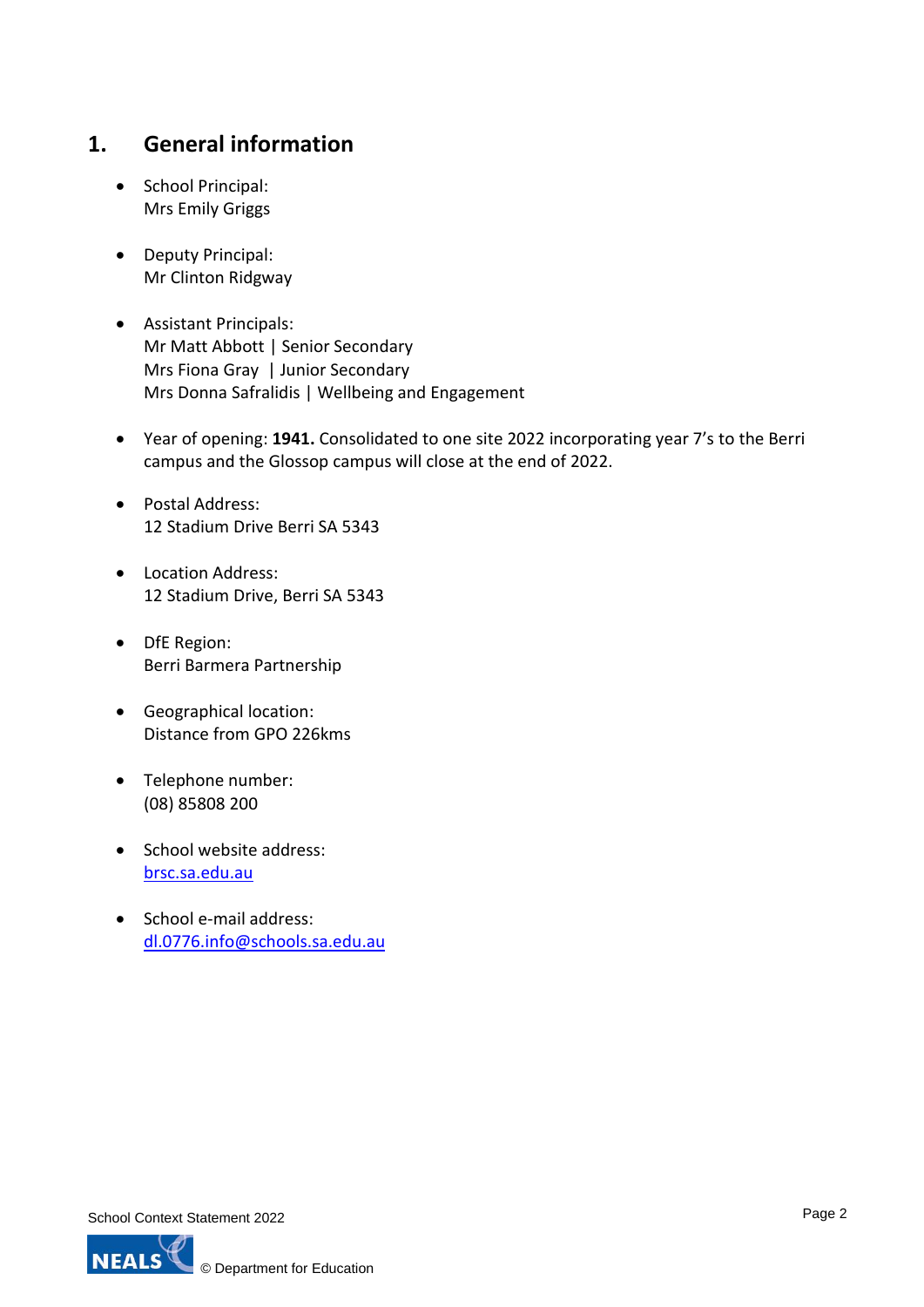### • February FTE student enrolment:

| <b>YEAR</b>                     | 2018 | 2019 | 2020 | 2021 | 2022 |
|---------------------------------|------|------|------|------|------|
| 07                              |      |      |      |      | 119  |
| 08                              | 128  | 121  | 110  | 126  | 140  |
| 09                              | 123  | 135  | 121  | 113  | 118  |
| 10                              | 114  | 115  | 131  | 124  | 115  |
| 11                              | 139  | 122  | 125  | 128  | 115  |
| 12                              | 107  | 118  | 105  | 102  | 99   |
| <b>Regional Special Options</b> | 19   | 21   | 19   | 20   | 20   |
| <b>FLO</b>                      | 36   | 29   | 3    | 0    | 0    |
| TOTAL                           | 666  | 661  | 614  | 613  | 726  |

Curent enrolment of 726

- Student enrolments included year 7 to high school in 2022 however enrolments are trending downwards in line with regional trends
- Staffing numbers (as at February census):

| Principal                                             | 1.0  |
|-------------------------------------------------------|------|
| Deputy Principal                                      | 1.0  |
| <b>Assistant Principal</b>                            | 3.6  |
| Leader B <sub>2</sub>                                 | 4.9  |
| Leader B1                                             | 10.8 |
| Teacher (includes Aboriginal Education 2.5)           |      |
| SSO (includes Aboriginal Education support 2.0 equiv) |      |
| <b>Youth Workers</b>                                  |      |
| <b>GSE</b>                                            | 1.8  |

- Public transport access: all students who live more than 5km from the school and within the school zone are entitled to access school buses to get to and from school.
- Special site arrangements: two campus school consolidated in 2022 to one site in Berri.
	- Berri Barmera Partnership with 3 preschools and 5 government primary feeder schools
	- Riverland Secondary Schools Alliance
	- Host school for Navigating Future Pathways
	- Partnership with TAFESA in Trade Training Centre located in Berri
	- Regional Special Options classes, junior secondary and senior secondary
	- School Dog Piper supports our wellbeing program
	- Doctors on campus
	- Psychologist on campus
	- Murray Pioneer and radio station 5RM support our Media Team when live streaming local sporting events

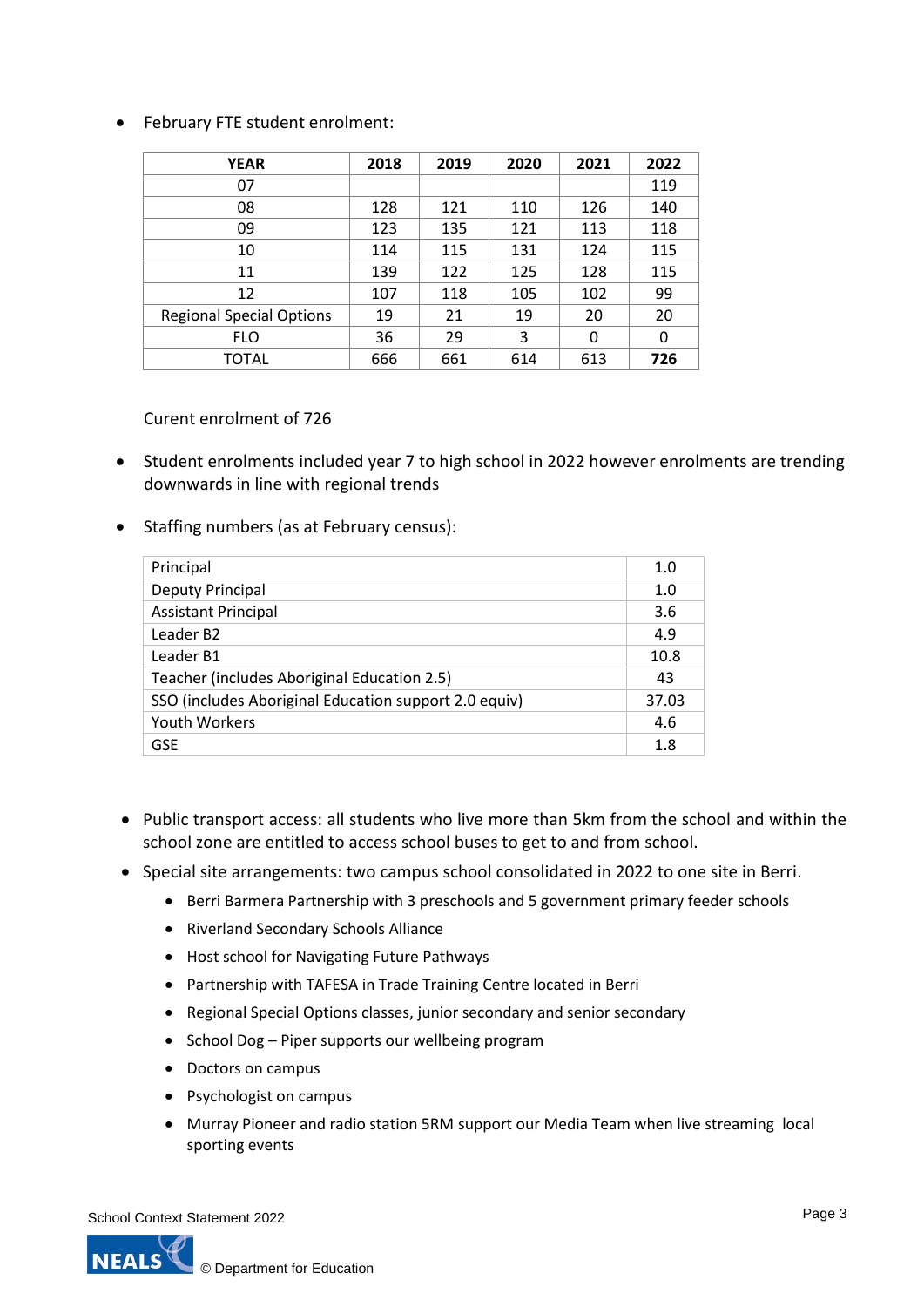# **2. Students (and their welfare)**

- **General characteristics:** the school has a multicultural population with approximately 10 nationalities represented. 15 students of NESB and over 100 of Aboriginal decent. PAT, NAPLAN and wellbeing survey data are utilised to create individual leraning programs for students.
- **Student well-being programs:** home group is conducted at all year levels along with student wellbeing initiatives. Students have access to the Student Wellbeing Leader, and school dog Piper, Medical Practitioners on site, Non Department Service Providers on site, and Youth Workers. Parents can access teachers via Daymap or are welcome to make appointments.
- **Student support offered:** includes career and course counselling onsite and Non Department Serivce Providers on site for career advice, appointments and presentations. Peer support program operates for the first semester of each year where year 10/11 students who volunteer are provided formal training to support year 7 and 8 students to transition to high school. We provide a high quality counselling service through our wellbeing team and external providers, Pastoral Care Worker, Youth Workers, and classroom support SSO's. We provice a case management approach to resolving student issues and a strong focus on improving outcomes including special options, disengaged student, EALD support for cultural backgrounds and Aboriginal education supported by AEW's and the SAASSTA academy.
- **Student Services:** generally the first point of contact providing quality care and support for students and a reception area for parents/carers
- **Student management**: Restoritive Practices implemented across our school. Our values underpin behavioural expectations. Our Student Wellbeing and engagement policy is inclusive
- **Student leadership:** student voice is respected and valued within our school. This is reflected through many student leadership opportunities, including our Peer Support program. Year 7-9 students are served by the Student Representative Council and year 11-12 by the Student Leadership Council elected through a panel interview process. Each of the four houses, Deakin, Hughes, McIntosh and Parkes (named after historical school leaders), has House Leaders elected by their peers. All sectors of leadership are represented on the Student Leadership Executive board meetings held twice a term with the principal. Students are represented on the Student Action Teams (fundraising, wellbeing, environmental, community connections, school connections). Students are represented on Governing Council and committees with staff and parents.

### • **Special programmes:**

BRSC Media Team Business program Debating/Lions Youth of the Year Drone Team Duke of Edinburgh International student exchange Mt Gambier student sporting/debating exchange Passion projects Pastoral Care program SAASTA program School Band Science and Engineering Challenge Volunteering Program

School Context Statement 2022



Page 4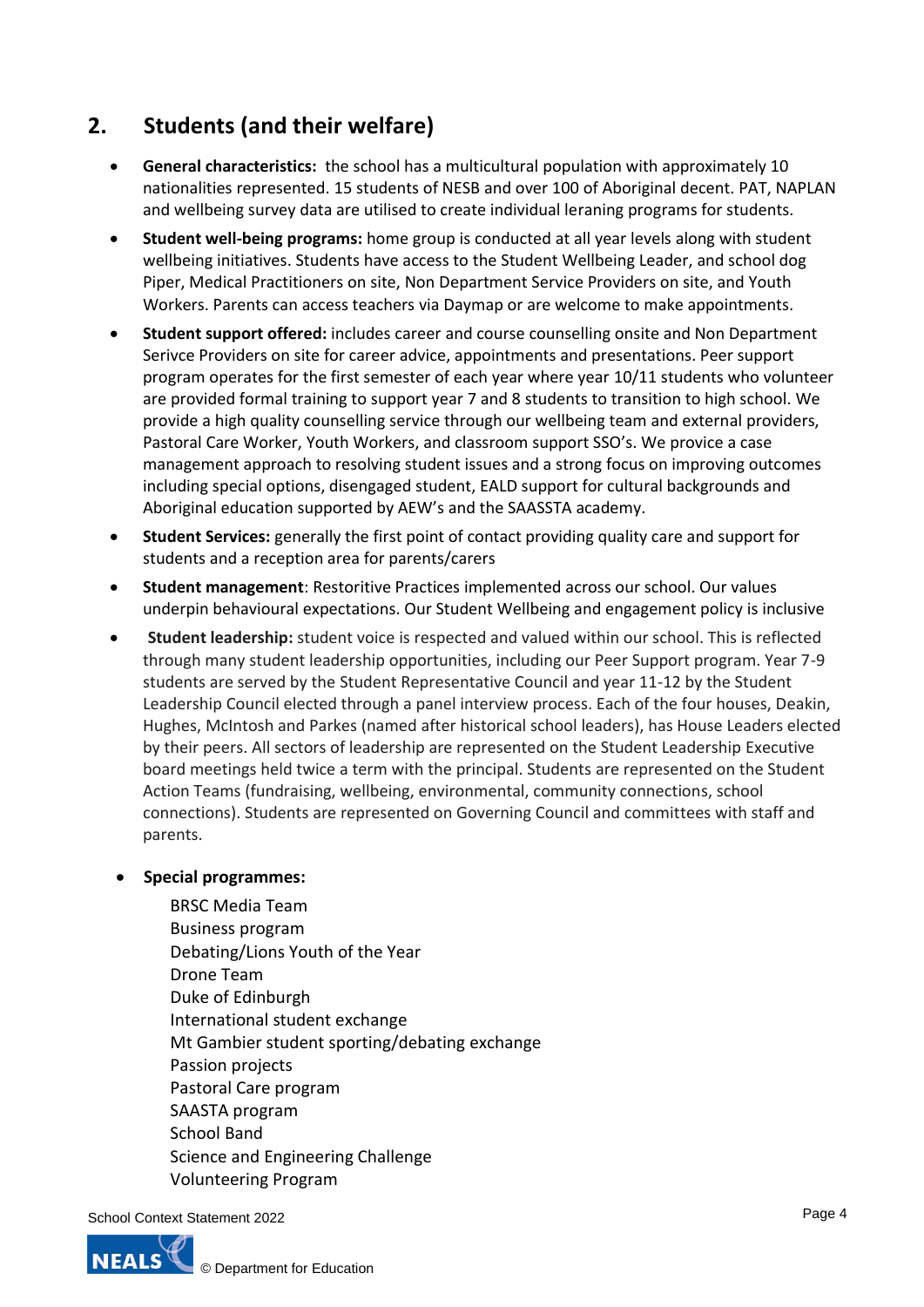## **3. Key School Policies**

- Site Improvement Plan and other key statements or policies:
	- o Located on our website: [brsc.sa.edu.au](https://brsc.sa.edu.au/)
- Recent key outcomes:
	- o Please refer to our Annual Report located on our website: [brsc.sa.edu.au](https://brsc.sa.edu.au/)

## **4. Curriculum**

- **Subject offerings:** year's 7-10 students develop knowledge and skills in eight learning areas through the Australian Curriculum: English, Health and Physical Education (HPE), Humanities and Social Sciences (HASS), Languages, Mathematics, Sciene, Technologies and the Arts while year 11-12 students learn through the SouthAustralian Certificate of Education (SACE).
- **Open Access/Distance Education provision**: on negotiation where required
- **Special needs provision:** the school has formed a Learning Support Group for students identified with specific learning needs. We have 2 Aboriginal Education teachers, 3 Aboriginal education workers and School Serivces Officers who work with EALD and NEP students. A learning hub is provided for intervention programs and supported by Youth Workers.
- **Special curriculum features**: we have two Regional Special Options classes with specialised support. The Learning Centre is a unique and highly differentaiated small group learning environment designed to allow all students to access and engage in positive learning. Students undertake personalised programs designed to develop post school options, intensive literacy and numeracy for functional life skills and community engagement and contribution.
- Comprehensive award winning SAASTA program hosted at our site provides intensive support for our Aboriginal students with program access for our regional schools.
- We have a dynamic Vocational Education Training (VET) program with impressive results for our students, achieving School Based apprenticeships and traineeships, apprenticeships and employment through their VET training. Our outdoor education program includes bushwalking and kyakking on the River Murray, which is close by.
- **Teaching methodology:** we believe our high quality teaching and learning is intrinsically linked to the strength of relationships between students and staff. Teachers at Berri Regional Secondary College are passionate and committed to working with students in helping them to understand and articulate what how and why they learn, how their achievements are assessed and the relevance and connections between their learning and possible futures in school and beyond.
- We have a 1:1 Bring Your Own Device Policy to support digital learning. Students are required to bring their own device to school or borrow a school owned device. Our BYOD program supports all students with access to quality internet and ICT systems that enable us to deliver curriculum in a way that develops  $21^{st}$  century learners.

The learner management system of Daymap, allows students to be in contact with their

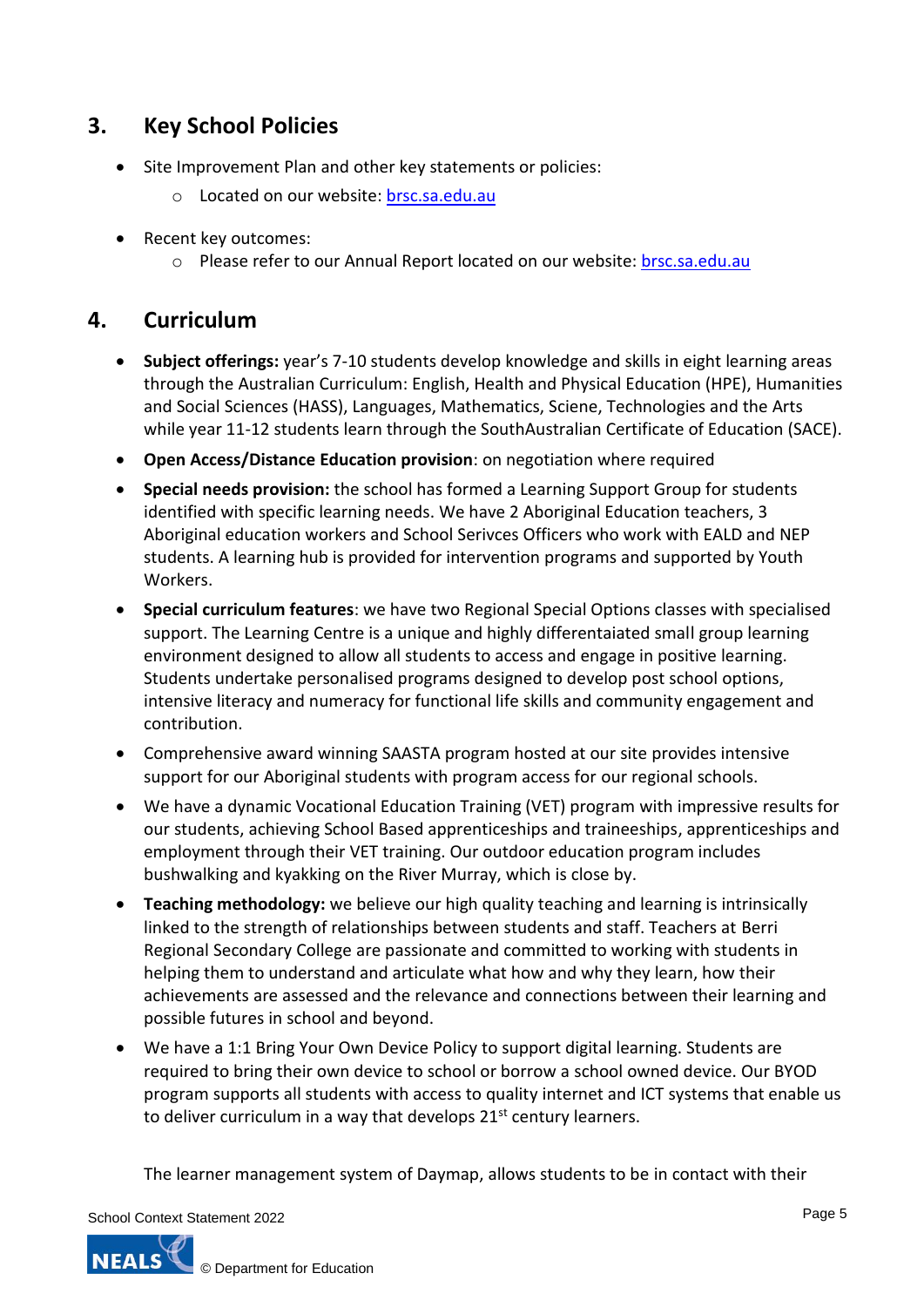teachers and submit assignments via Daymap, and a dedicted module for parents called Parent Portal which enables parents/carers to actively track and monitor their child's learning as well as tools to communicate directly with the school and their child's teachers.

Our holistic curriculum is challenging, innovative, rigorous and entreprenarial. Within our senior secondary school our students are successful in identifying and pursuing their individualised positive post school pathway including university, further learning, apprenticeships and employment.

### • **Student assessment procedures and reporting**

Berri Regional Secondary College provides regular reporting and assessment information to all parents and carers around their child's progress within all subjects/learning areas. This is in line with the Department for Education's Reporting and Assessment Policy. Each semester regular descriptive reporting provided in the form of a termly Student Progress Update and a semesterly Student/Parent/Teacher Interviews evening. At the end of each semester, all students are provided a written graded report. In addition to this, teachers regularly upload assessment results and feedback for students that is visible to parents, on our Leaner Management System (Daymap).

#### • **Joint programmes:**

- The Trade Training Centre enables further cooperation between the four high schools in the district (located within TAFE SA Berri campus)
- Regional Vet programs
- SAASTA
- SACE subjects
- Regional Special Options Class (Learning Centre)
- Riverland Sports, Athletics, Swimming and Cross Country

### **5. Sporting Activities**

Glossop has a proud and longstanding record of success in sports at local, interschool, knock out sport and competing at State level. Outdoor education in year 10 – 12 include kyakking and intra/interstate bushwalking. In 2022 with the consolidation of our two sites, we value and continue as BRSC with the traditions and successes we have held for over 80 years.

## **6. Other Co-Curricular Activities**

- Mt Gambier student exchange proudly running for 62 years
- Debating linked to Lions Youth of the Year competition local and State level
- Volunteering program
- Breakfast program
- Work experience year 10
- Drone program
- GHS media team
- Instrumental music
- School band
- Science and Engineering challenge
- Camps and excursions
- Prom and graduation ceremonies
- Annual presentation night awards and scholarships presented to students for learning achievements
- International study program
- Ski trip July school holidays

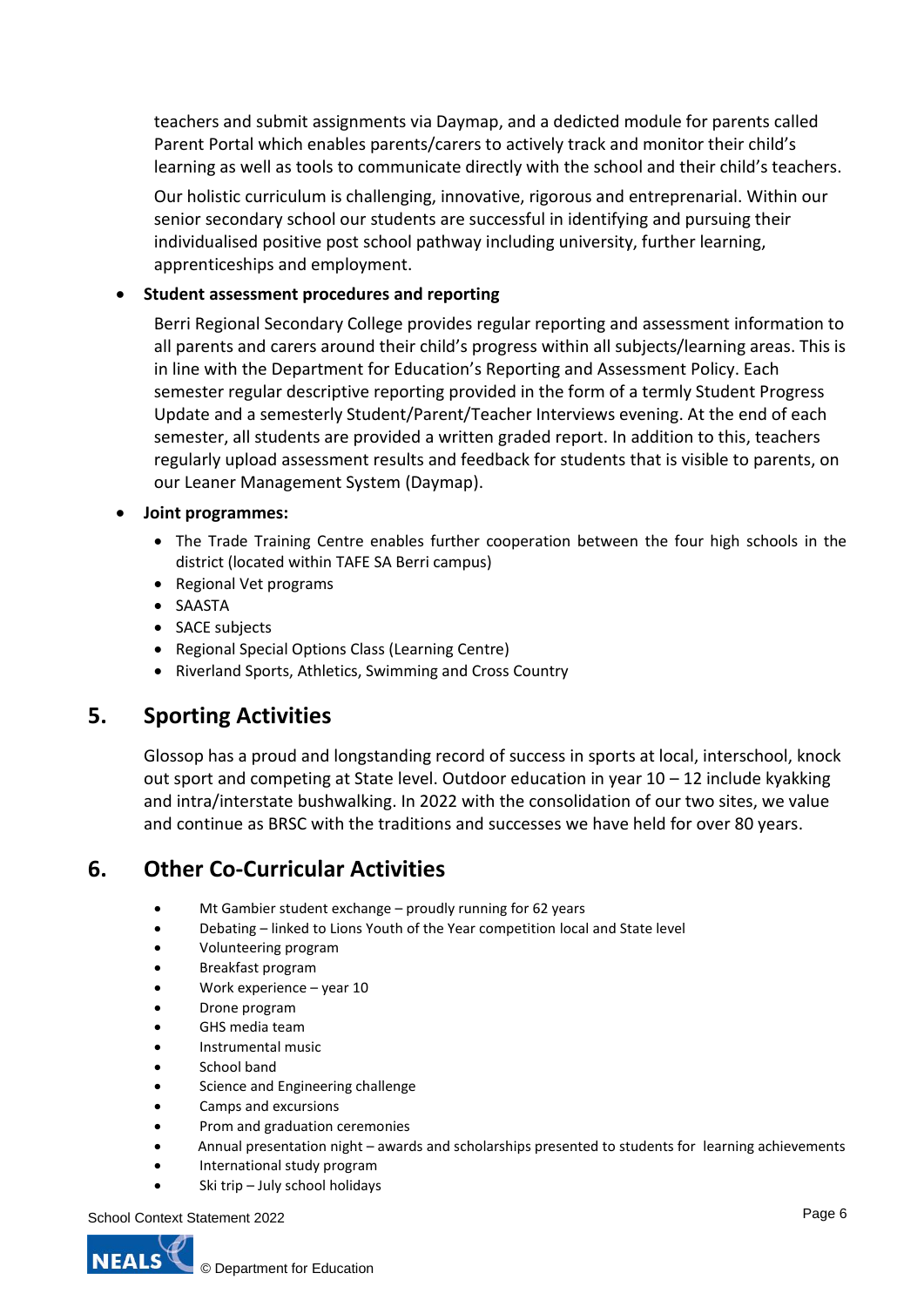# **7. Staff (and their welfare)**

- Staff profile
	- Included on page 3
- Leadership structure

Demonstrated on page 3

Staff support systems

New staff are allocated a buddy for support and a Line Manager who meet regularly for personal growth and Professional Development purposes Faculty leaders and PLT's along with all staff create a friendly and supportive environment to work.

The induction process is expanding in 2022 to provide a comprehensive personal development program.

• Performance Management

All staff are supported by a Line Manager, focusing on individual professional growth for each staff through the use of the Personal Development Plan and informed by specific data.

• Access to special staff

Student Wellbeing Leader, Career Counsellor, Pastoral Care Worker and a group of 3 Instrumental Music Teachers is currently based in the district and these teachers provide special assistance to those students who qualify for and request it.

## **8. Incentives, support and award conditions for Staff**

The following entitlements are available to some or all staff appointed to the school.

- Housing Assistance
- Cooling for school buildings refer to School Facilities section below.
- Country Incentive Scheme (operates from first year of appointments.)
- Additional increment allowance
- Relocation assistance
- Mobile Phones for senior administration staff

## **9. School Facilities**

• Buildings and grounds

Our Berri Campus was under site capital works during 2021 in preparation for our consolidation and welcoming Year 7 students into our school from 2022. Our Berri grounds are situated in the heart of of a learning precinct, surrounded and supported by community facilities including the Berri Public Library, Glassey Park, and Berri Stadium. We also collaborate with TAFE SA and the Riverland Study Hub to offer a range of study opportunities for students within Vocational Learning and University pathways.

A 17.2 million dollar capital works project will provide our students with state of the art

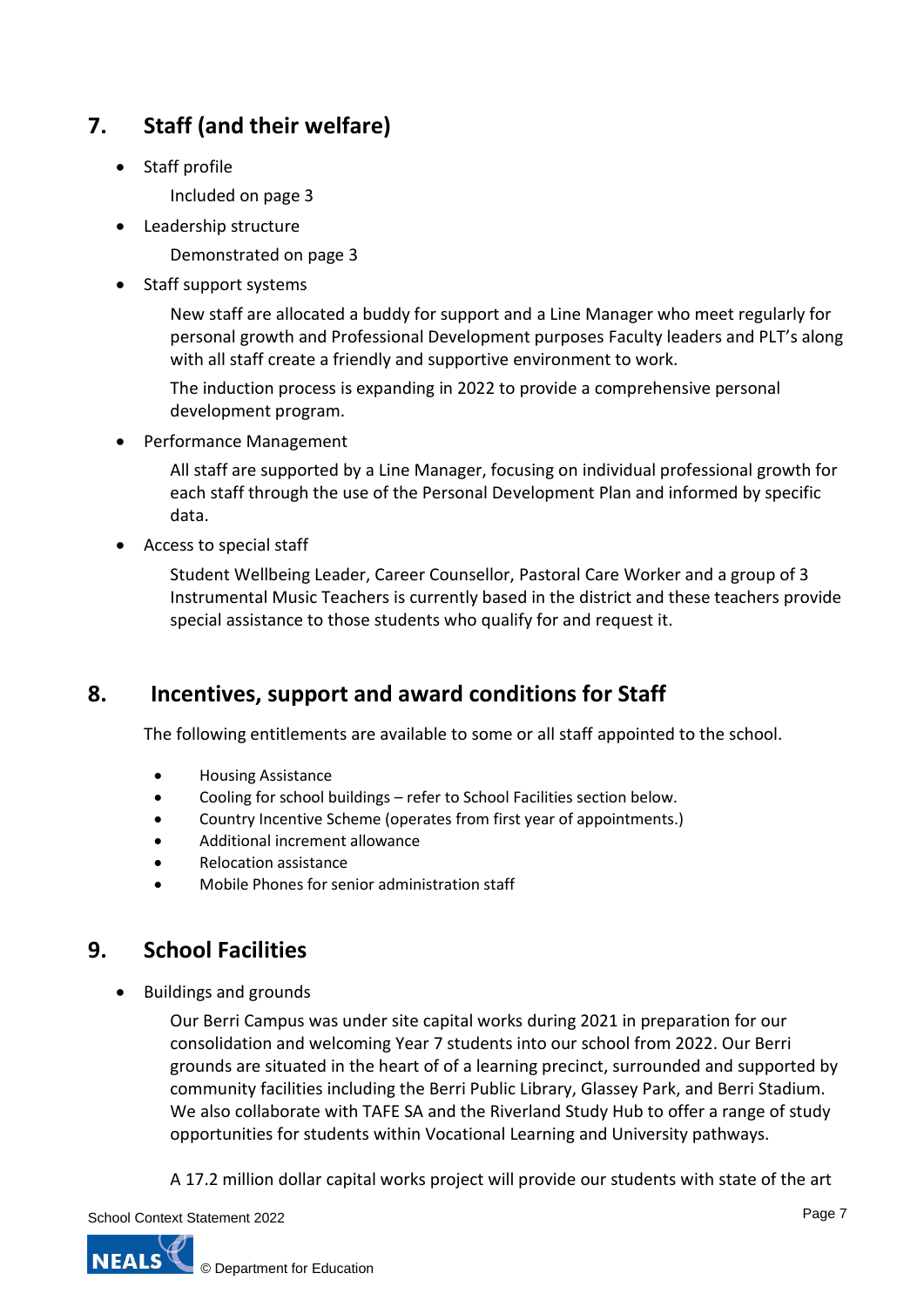facilities within speciality areas including Science/STEM, Performing Arts, the Arts, Technologies, Agriculture and general learning areas wich provide flexible learning spaces for all students.

• Heating and cooling

Avilable in all areas

Specialist facilities and equipment

Specialised facilities and equipment provided to staff and students to support and enhance the individualised teaching and learning needs within the vast range of subjects we have on offer to our students. Specialised facilities and equipment include:

Purpose built technology centres that support traditional technology practices and contempory digital technologies.

Science/STEM facilities and equipment used by students within their science based interests.

Health and Physcial Education Facilities including the Berri Stadium with sports training facilities to assist learning pathways for local students and equipment ensures students continue their sporting, out door education, and health excellence. Many of our students represent the region and state in their sporting achievements.

The arts are provided with a range of speciality facilities and equipment that support students in their passion for Music, Drama, Media Art and Visual Art.

Our home economic facilities and equipment support students interested in food production, textiles, and child studies, while also supporting range of other faculties to enhance learning opportunities.

Our general learning areas are supported by open areas, shared study spaces and flexible furniture that students and staff can utilise to individualise the learning needs of all students.

- Student facilities
	- Breakfast program

Canteen

Career counsellor

Medical practitioner on site for student appointments

- School wellbeing dog Piper
- Senior Secondary lounge
- Wellbeing counsellor
- Wellbeing hub
- Youth workers
- Staff facilities

All staff are provided with an office space and access to high-speed internet for teaching and learning. Staff room facilities are provided.

- Access for students and staff with disabilities
	- Disability access provided

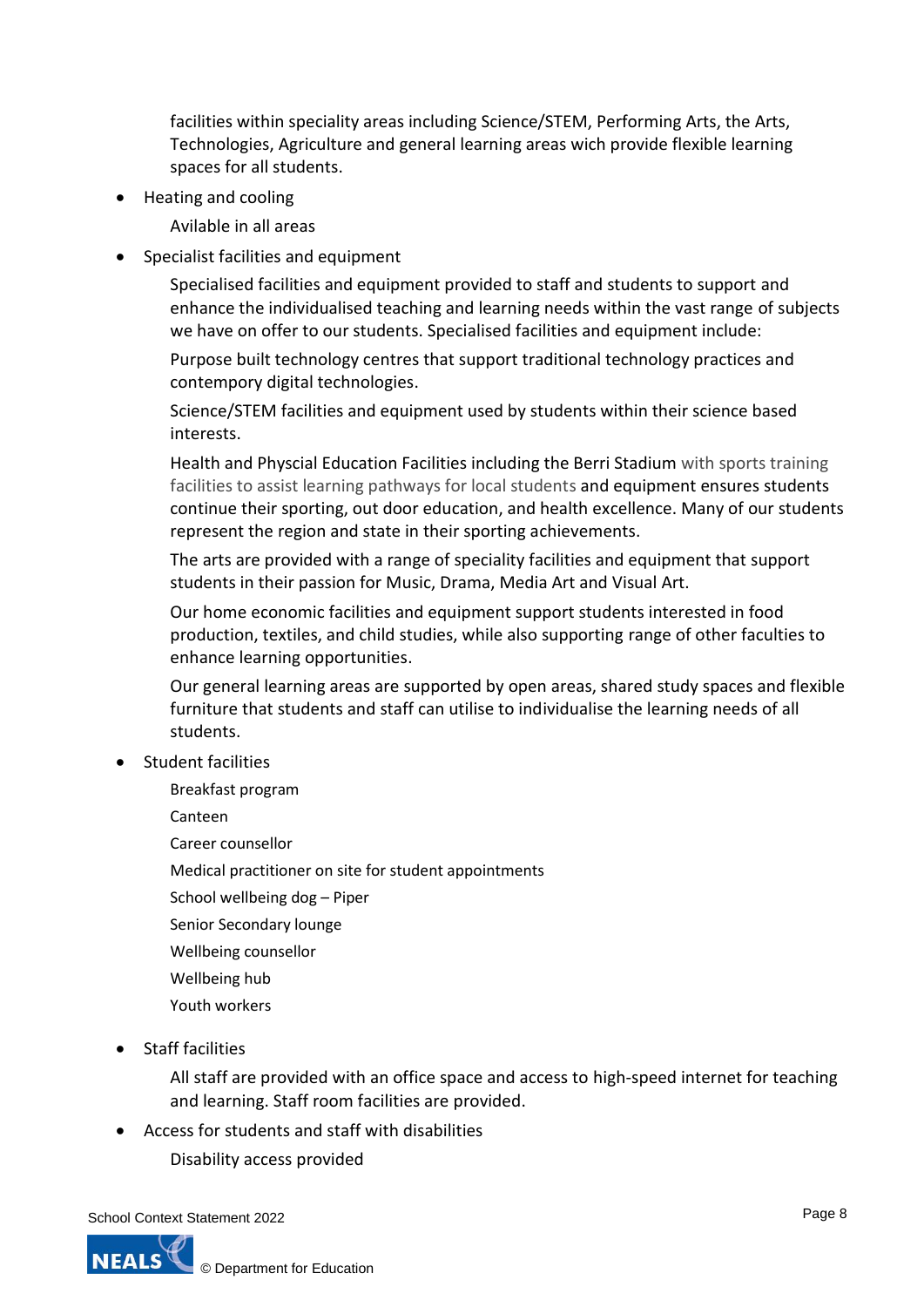• Access to bus transport

The school has an 11-seater, a 22-seater minibus and a 33-seater bus available for school excursions. There are 3 (yellow) Departmental School buses based at the school each day. All Departmental School buses are available for excursions etc. We have 5 externally operated bus runs. The school has its own car, which is used for staff training and school excursions.

## **10. School Operations**

• Decision making structures

These include Personnel Advisory Committee (PAC), Executive Leaders, Leaders, Campus meetings, General Staff and Governing Council, supported by our Decision Making Policy

• Regular publications

Staff and student notices are provided daily via Daymap. A staff handbook is available each year. The school newsletter is issued to all families regularly. The newsletter is available through email, Facebook (Berri Regional Secondary College Offical) and our website: [brsc.sa.edu.au](https://brsc.sa.edu.au/)

Comprehensive curriculum information booklets are circulated each year as are the Berri Regional Secondary College Information booklets (for parents), and the School magazine.

• Other communication

School Prospectus available upon request Staff, faculty, leadership and executive leadership meetings are held weekly

• School financial position

Our school in in a sound financial position. Faculty Leaders are responsible for managing annual curriculum allocated budgets. Finance Advisory Committee meets regularly to discuss budgets and inform our Governing Council and school community.

• Special funding

Country Areas Program, Special Options program, Flexible Learning program, Regional Special Options program.

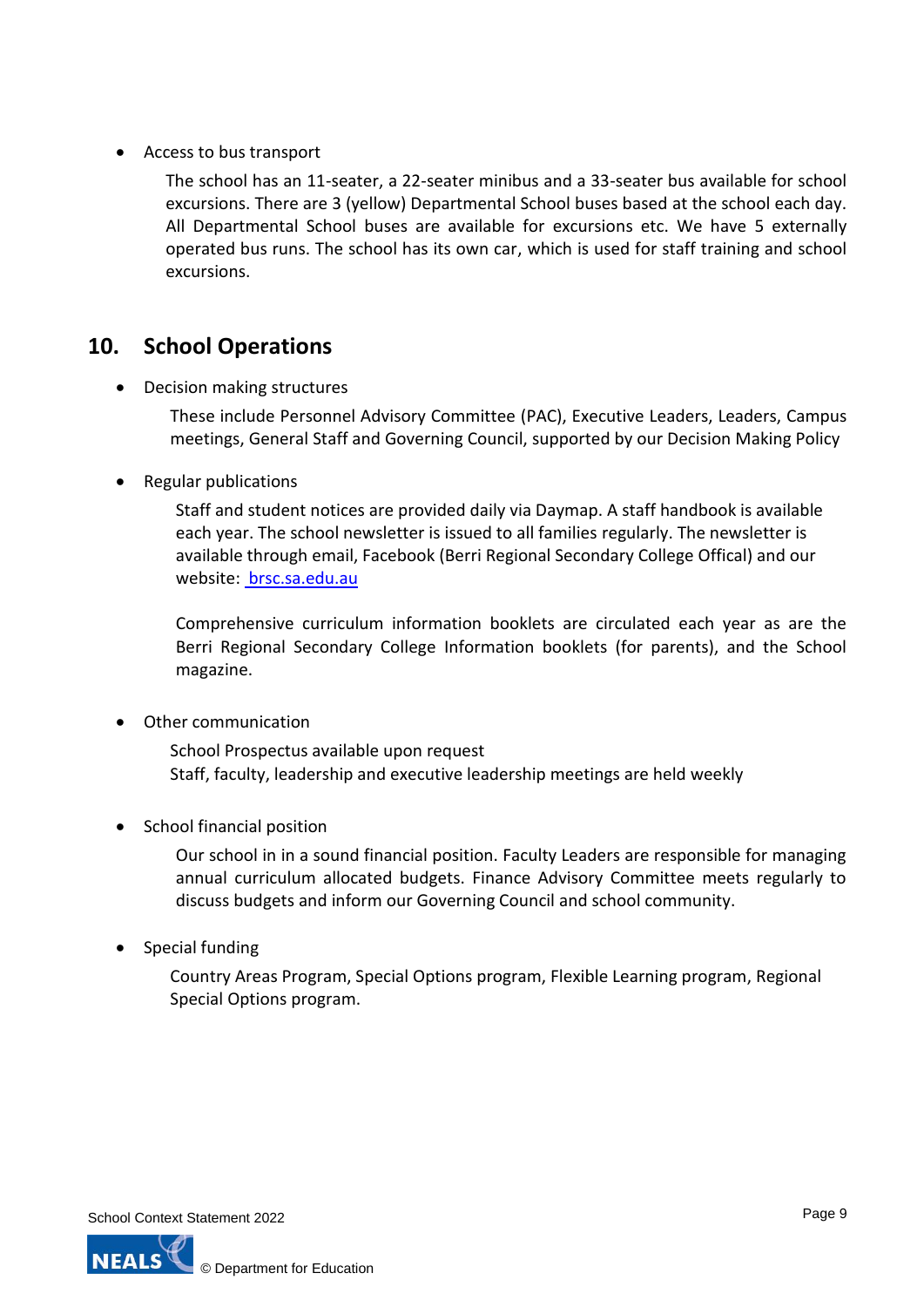# **11. Local Community**

• General characteristics

Berri, located 250km from Adelaide on the River Murray, is a regional hub of businesses and government services, which along with many horticulture and viticulture based producers, form valuable community connections for our students.

ICSEA value 954. The Riverland is classified as an economically disadvantaged region. DfE level 3 index of disadvantage.

• Parent and community involvement

Governing Council, volunteering program, Raise Mentoring program, Doctors on Campus inaitive, Psychologist on Campus initiative, NDIS support services, work experience partnership with local business, support from local businesses with sponsorship for scholarships and awards for annual recognition of student achievement.

• Feeder or destination schools

Primary schools in Barmera, Berri, Glossop, Monash, Cobdogla

• Other local care and educational facilities

Berri Bamera Partnership Berri Child Care centre OSHC provided in Primary Schools listed above Preschools in Barmera, Berri, Glossop and Monash Privately run childcare facilities Riverland Secondary Schools Alliance Riverland Special School Riverland Study Hub TAFESA Berri

• Commercial/industrial and shopping facilities

Riverland Central Plaza and numerous businesses, many supporting the horticulture industry and business services.

• Other local facilities

Riverland Regional Hospital, Centrelink, hospitality outlets, local football, soccer, netball, golf and many other clubs including recreation centres and the Berri Sporting Stadium. The Murray River provides opportunity for a multitude of outdoor activites. We are proud partners with the local Aboriginal community providing cultural support within the school.

• Availability of staff housing

Housing is available through Government Employment Housing. Private rental market is tight. Sale of housing is strong.